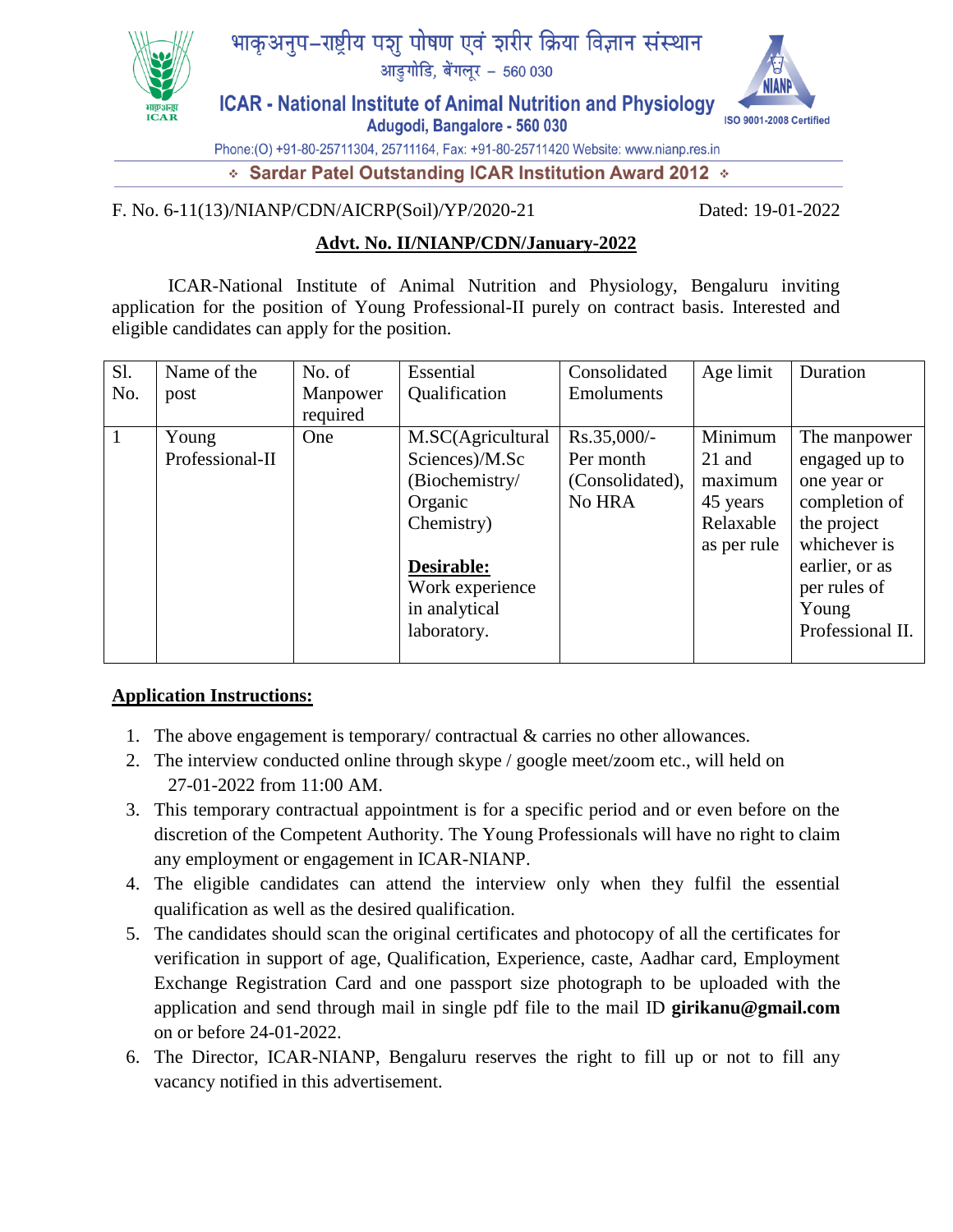- 7. Candidates without provisional degree certificates from the concerned university will not be eligible for interview.
- 8. Age Limit: 21-45 years as on the date of interview. Relaxable in the case of SC/ST/OBC & other exempted categories of candidates as per rule.
- 9. The Institute shall have a pool of such manpower under the administrative control of the Director who shall assign the duties according to the requirement. Notwithstanding the duration of engagement, the Director of this Institute can terminate the services of such staff at any time without assigning any reason by issuing one month's notice period. The Young Professional - II may also leave the assignment on their own volition, by giving one month notice. One month emoluments to be deposited to the Institute as caution money and will be released after clearing of all dues by the staff.

Administrative Officer